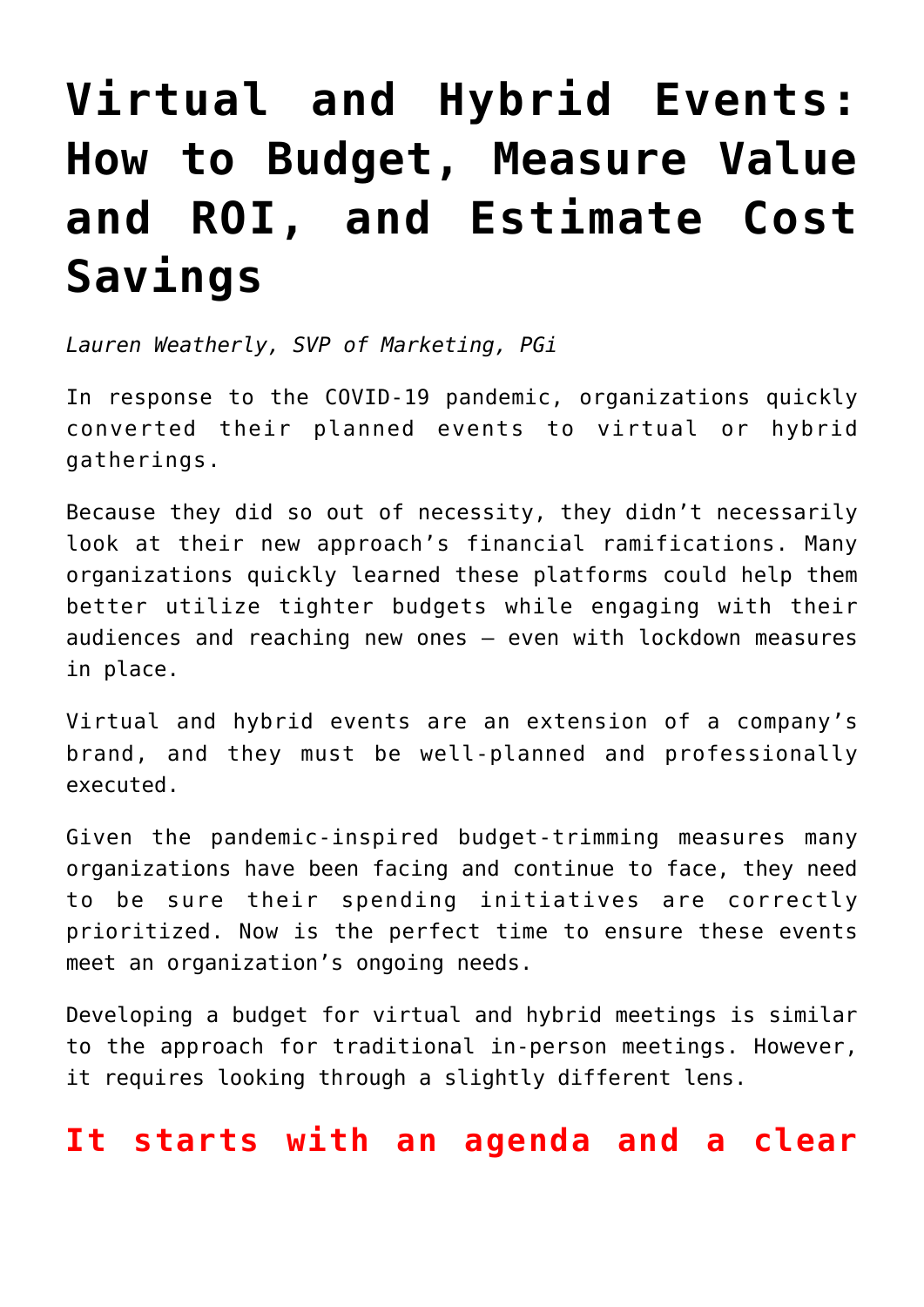## **objective.**

The first step doesn't require a calculator. Instead, it necessitates organizers to set realistic, measurable goals for their gathering.

That includes creating an agenda and thinking about the event from an attendee's perspective. Consider how attendees will interact with content and what they would want to take away from the event.

From there, organizers can start the process of selecting a solution and begin to calculate the budget.

But remember, a hybrid or virtual event's agenda must put the content at the center, so the event meets the overarching objective. Just because a solution can do something doesn't make it suitable for an organization's event.

### **Consider the hidden costs.**

Budgeting the technology to stage an event virtually is more than just a software platform. Companies may need to buy or rent camera and audio equipment.

Hybrid events will still require a space for in-person elements, one that meets an organization's desired aesthetic. Any location must comply with social distancing and other COVID-inspired safety protocols.

Additionally, consider the cost of content. What can be created in advance, and what budget does it require? Who will be speaking, and will they need an honorarium or require a travel budget?

Virtual and hybrid events call for a different staffing model. While they may call for fewer on-site personnel, they must include trained camera operators. Additionally, consider whether your marketing plan should incorporate on-site — or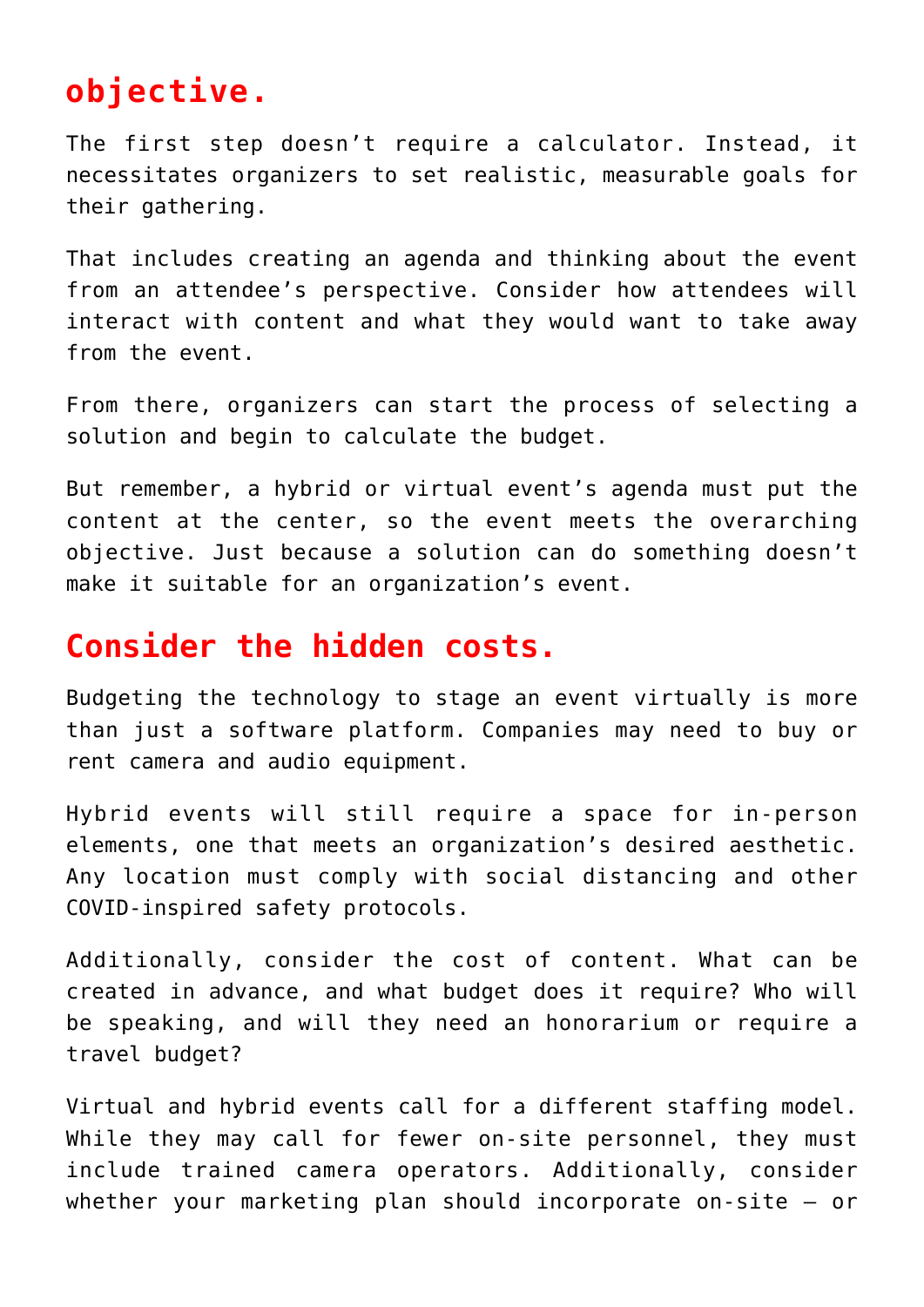even virtual — content creators who can develop social media and web content for a broader, post-event audience to make the event extend beyond its original broadcast.

Then, look at the event from an attendee's perspective. How would they want to engage with other attendees, and what staffing is needed to make that possible?

## **Measuring success.**

Companies can measure the success of virtual and hybrid events in ways in-person meetings do not. But determining success requires clearly defined goals; otherwise, it is impossible to confirm success.

Attendee surveys, polls and chat forums allow organizations to capture valuable feedback. They enable organizations to tailor their content for an event in advance or even in real-time.

Any goals must be hyper-targeted, specific and measurable to the individual organization. Goals like "increase attendance" or "grow sales" are too vague to be effective.

Instead, consider how you can reach your audience and inspire them to take action. Even amid COVID, organizations must look at personal interactions differently and be prepared to take the time to build and nurture a relationship.

People want a connection, particularly as the [pandemic](https://www.commpro.biz/predictions-for-the-continuing-evolution-of-virtual-and-hybrid-events/) has no definitive end in sight. Companies can give them one through reimagined virtual and hybrid gatherings that deliver a new type of engagement.